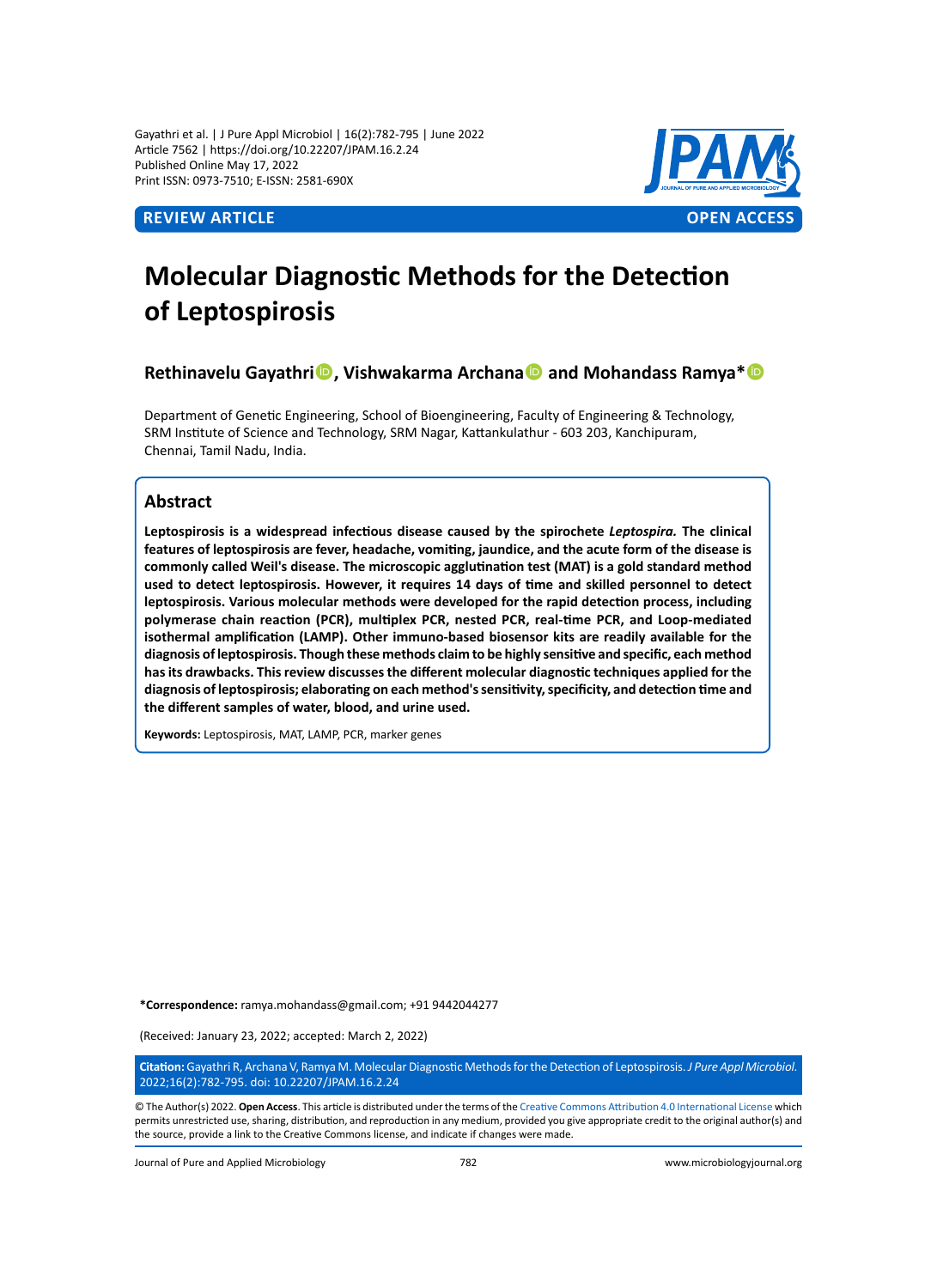# **INTRODUCTION**

Leptospirosis is a zoonotic illness caused by infection with spirochetes of the genus *Leptospira*. It is primarily found in tropical areas, where seasonal outbreaks are becoming more common.1 The leptospires are classified as pathogenic *Leptospira* and saprophytic or nonpathogenic *Leptospira*, and it has around 200 pathogenic serovars divided into 25 serogroups. The disease can spread to humans via direct skin contact with contaminated soil, water, and plants, as well as infected animal urine.<sup>2</sup> In the early stage of infection, the disease shows minor symptoms such as cold, fever, headache, and jaundice; later on, it causes Weil's illness, an acute type of leptospirosis causing liver and lung failure, resulting in death.3,4

Leptospirosis is commonly diagnosed by laboratory tests such as microscopic agglutination test (MAT) and Enzyme-linked immune sorbent assay (ELISA), which are reliable and sensitive.<sup>5</sup> But these immunodiagnostic methods can be performed only after a week of symptomatic condition since antibodies are absent in the prodromal stage. Later, molecular diagnostics methods were developed to detect leptospirosis in the early stage of infection, even before antibodies were formed. Molecular diagnostics methods have been established with high sensitivity and specificity targeting specific genes to detect Leptospira.<sup>6</sup> This review focuses on the various molecular methods for diagnosing leptospirosis with their advantages and disadvantages.

#### **Leptospirosis**

Leptospirosis is a life-threatening infection caused by corkscrew-shaped bacteria called *Leptospira*. It can be found worldwide, but it is the most prevalent in tropical and subtropical regions during late summer and after heavy rainfall.<sup>7</sup> *Leptospira* can occur both as free-living or associated with a host. These species are classified into serogroups, serovars, and strains based on the antigens. Although the infection confers serovar-specific immunity, it does not necessarily prevent infection by a different serovar. The most severe manifestations of leptospirosis, which lead to death, are Weil's disease, pulmonary haemorrhage syndrome, and hepatic failure. Although leptospirosis has a wide range of symptoms, a large proportion of infections are misdiagnosed. Its resemblance to other febrile diseases such as pneumonia, typhoid, hepatitis, and malaria complicate its diagnosis.<sup>8</sup> Men appear to be at a higher risk than women of developing the disease. Incubation times for *Leptospira* vary from 2 to 21 days, with an average of ten days in humans.<sup>9</sup> Non-pathogenic *Leptospira* can be found in various wet environments, such as surface water, soil, tap water, and seawater, where saprophytic halophiles are most likely to be found. In order to receive prompt and effective treatment, leptospirosis must be diagnosed as soon as possible.

## **Morphology**

Leptospires are spirochetes, tightly coiled with hooked ends and highly motile in the longitudinal axis.<sup>8</sup> They are  $\approx$  6-20  $\mu$ m long and 0.1 µm in diameter. They are fragile and observed only in a phase-contrast microscope or darkfield microscope. Leptospires are obligate aerobes that can grow at optimum temperatures of 28°C to 32°C and a pH range of 6.8 to 7.4. The typical morphology, rotational movement, unique coiled-shaped body, and hooks are the structural characteristics that differentiate leptospires from other organisms.10

They have a distinctive double-membrane structure found in other spirochetes, with cytoplasmic membrane and peptidoglycan cell wall being closely associated and covered by an outer membrane. *Leptospira* are classified based on lipopolysaccharide (LPS), the major antigen for bacteria in the outer membrane, which shows structural heterogeneity based on gene differences.<sup>11</sup> The genome of *Leptospira* is made up of two circular chromosomes, and it is more prominent when compared with genomes of other spirochetes, such as *Treponema* spp. and *Borrelia* spp., indicating the ability of *Leptospira* species to live in a wide range of environments. $9,12$ **Transmission**

*Leptospira* is transmitted through contaminated water or animal urine that enters humans through open wounds or inhalation of infected samples (Fig. 1). Leptospires harbor in the kidney of animals, and temporary carriers (cattle), and permanent carriers (rodents). Endemic or epidemic episodes of *leptospiral* infection occur in regions with high rainfall or natural disasters.<sup>13</sup> Humans exposed to such environments are more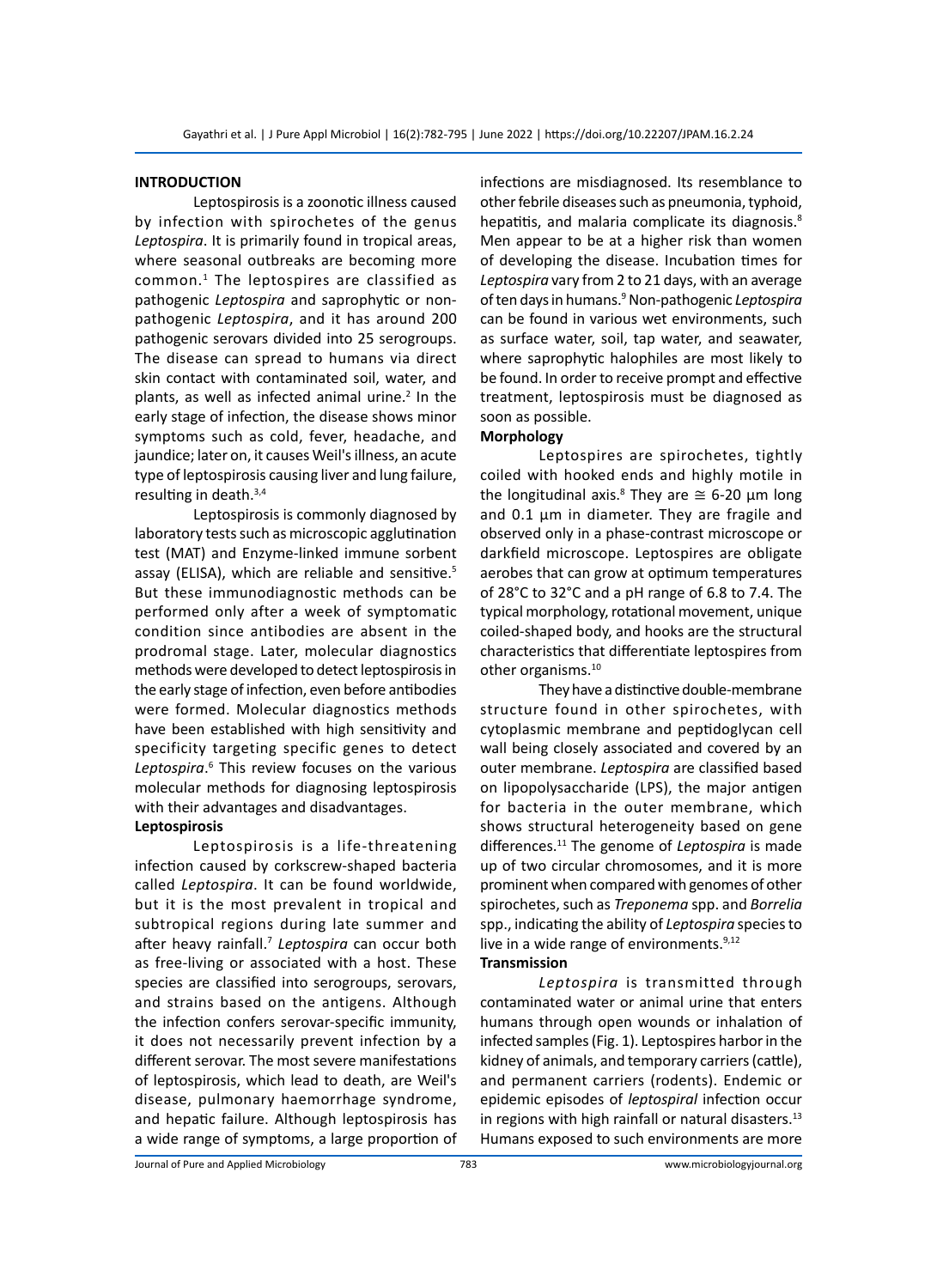prone to infection. Leptospires can live in a wet environment for several months, depending on suitable environmental conditions, including soils, mud, streams, and rivers, or in organs and tissues of live or dead animals.<sup>8</sup> The majority of mammalian species naturally carry pathogenic leptospires, which are released in the urine of infected animals, including rodents and farm animals, even though they do not show symptoms of infection. As a result, leptospirosis is a serious occupational disease that affects a wide range of people, including farmers, slaughterhouse workers, veterinarians, rodent catchers, sewer workers, and others.<sup>14,15</sup> They can sometimes enter the human body through inhaling urine droplets or drinking water but are rarely passed from one person to another through sexual contact, transplacentally from the mother to the baby, or breast milk.<sup>16</sup>

## **Microbiological Diagnostic Methods**

Microbiological diagnostic methods were developed to confirm the presence of *Leptospira* spp. in clinical samples. Some microbiological methods for detecting leptospirosis include darkfield microscopy that can be performed using direct microscopy or staining, culture-based methods and, agglutination tests.

#### **Darkfield microscopy**

Diagnosis of leptospirosis using dark field microscopy (DFM), an early diagnostic process and cost-effective method, but it has very low sensitivity, and it could not identify pathogenic organisms. Leptospires appear as thin, bright, actively motile rods that move in a rapid spinning and jerking motion. Darkfield microscopy requires approximately 10 leptospires/mL for one cell per field to be visible. Another disadvantage of this method is that it is easy to make false positive and false negative diagnoses, even by experienced hands.14 The sensitivity of DFM will decrease when the samples are collected after the first week of infection. The immunostaining method can be incorporated with darkfield microscopy to increase the sensitivity.<sup>17, 18</sup>

#### **Culturing of** *Leptospira*

*Leptospira* spp. can be isolated from blood, urine, and cerebrospinal fluid (CSF). For early detection of leptospires, blood samples from an affected person should be collected within one week of the onset of symptoms; however, after ten days of illness, leptospires in blood samples may disappear before producing any antibody and they may persist in other organs.<sup>18</sup> Ellinghausen-McCullough-Johnson-Harris (EMJH) medium and

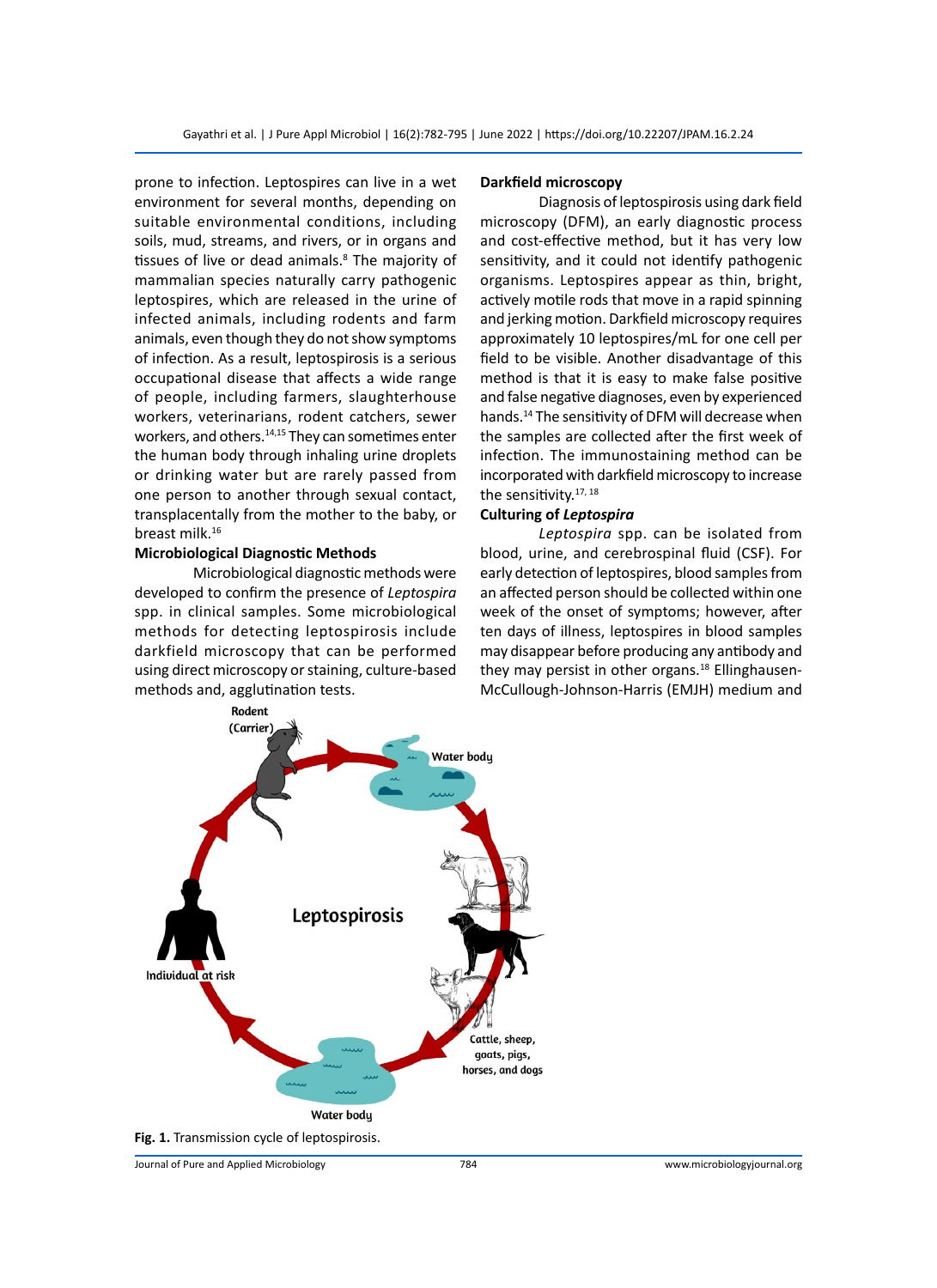Studdard medium are commonly used to culture leptospires.19,20 The slow growth of *Leptospira* in laboratories makes it a time-consuming and tedious process.<sup>17</sup>

# **Immunodiagnostic Methods**

The mortality rate from leptospirosis has risen over time. A prompt diagnosis is required to treat this infection in its early stages. As a result, various immunodiagnostic tests are available, including microscopic agglutination tests, enzymelinked immunosorbent assays (ELISA), and others. **Microscopic agglutination test (MAT)**

The gold standard serological test for *Leptospira* diagnosis is MAT, which is also used as a reference test in labs for antibody detection.<sup>21</sup> This method involves diluting a patient's serum with live leptospires in various dilutions to test for antibodies.22 Typically 5-7 day-old culture are used as an antigen for the test. Antibodies do not appear in the patient serum until seven days after the illness, hence patient sample must be tested after the  $7<sup>th</sup>$  day.<sup>23</sup> The MAT is read by viewing the microtiter plate under a dark-field microscope or by placing a small drop of the reaction mixture on a microscope slide. A four-fold increase in the paired samples indicates *leptospiral* infection, with a titer of 1 to 100.<sup>22</sup> Individuals with acute leptospirosis have both IgM and IgG antibodies.<sup>24</sup> Despite its high sensitivity and specificity, the MAT takes longer to confirm positive cases. It is a complex test requiring a large panel of live-cell suspensions to adequately cover the antigenic diversity found in a given testing site. The MAT cannot be standardized because live leptospires are used as antigens.<sup>25</sup> **IgM – ELISA**

The enzyme-linked immunosorbent assay (ELISA) is a serological method for detecting IgM antibodies quickly and accurately to diagnose leptospirosis. This assay can detect anti-*leptospiral*  antibodies as early as 4-5 days after the onset of symptoms.<sup>26</sup> It detects genus-specific antibodies, either IgM or both IgG and IgM, and is faster and more sensitive than MAT.<sup>27</sup> The antigen used for ELISA should be obtained from *leptospiral* culture. However, this method is prone to producing falsenegative results, which is a disadvantage.<sup>28</sup>

#### **Marker genes and their significance**

Gene markers are DNA sequences with a known physical location on a chromosome. For *Leptospira* detection, a variety of molecular markers are used. The lipoprotein coding genes are used as markers to identify *Leptospira* based on their Lipopolysaccharide (LPS), which is the main antigen in serological classification. (Table 1) lists the markers used in the molecular diagnostic method, including lipoprotein markers, outer membrane proteins (OMP), and others.

# **Samples Used For Molecular Diagnostic Methods**

The stage of infection determines the clinical samples used for leptospirosis molecular diagnostics.<sup>16</sup> Whole blood, urine, serum, post mortem samples, and cerebrospinal fluid are all examples of fluids that can be used as clinical samples for detecting *Leptospira*. The most common test for *Leptospira* is a blood sample. In the first 5 to 10 days after infection, molecular methods can be used to diagnose leptospirosis. It's only good for two weeks' worth of symptoms. Leptospires in the blood are gone after 10-15 days.45 *Leptospira* is typically transmitted from a carrier to a human through infected animals' urine. Leptospires are found in urine for a long time and can be used to diagnose the disease at any stage.<sup>46</sup> Organs of affected animals or humans and the aborted foetus of animals were sampled post mortem.16 The bacterial concentration in serum samples is lower than in freshly isolated blood samples, and it can be collected while the patient is still in the acute stage. A study also reported two cases of Leptospirosis wherein *Leptospira* nucleic acid was detected in the cerebrospinal fluid, but not in the plasma.16

## **Molecular diagnostic methods**

Molecular methods are preferred over serological methods because they detect disease more quickly and earlier. These molecular diagnostic methods have been shown to improve detection specificity and sensitivity. Some of the molecular methods used to detect leptospirosis include polymerase chain reaction (PCR), multiplex PCR, nested PCR, real-time PCR, and loopmediated isothermal amplification (LAMP). (Table 2) shows how these methods are designed differently depending on the sensitivity, specificity, and temperature of the sample used.

# **Polymerase chain reaction (PCR)**

The polymerase chain reaction (PCR) is a molecular technique for amplifying a specific target DNA to a large number of copies. Since 1989, this method has become a more commonly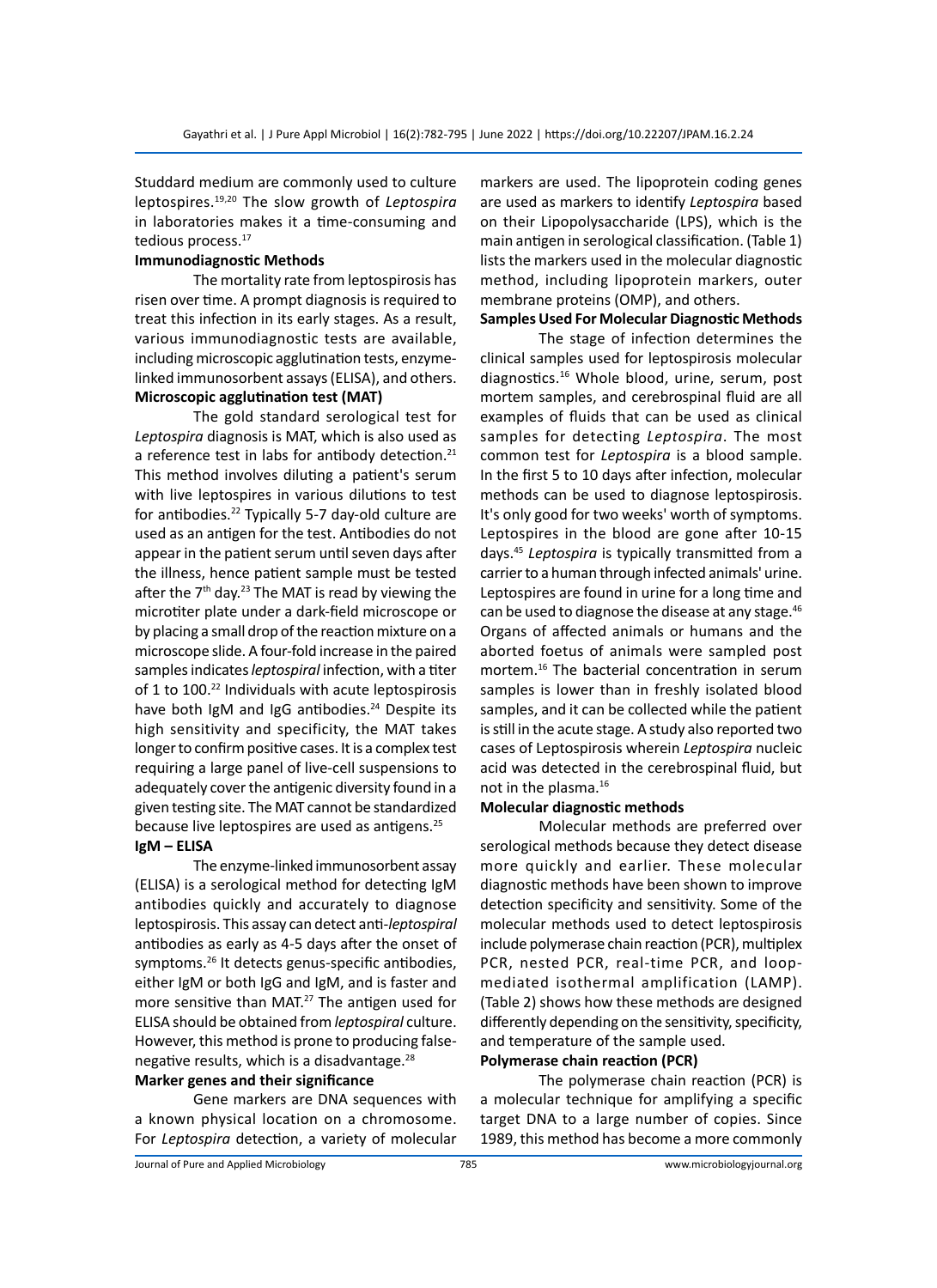used diagnostic method for detecting *Leptospira* spp. in clinical samples.<sup>46,66</sup> PCR can be used as a complementary test in the early stages of leptospirosis, especially when no specific antibodies are found in serological reactions, allowing for an early diagnosis and separating leptospirosis from other febrile infections. The ubiquitous *16S rRNA,* as well as genes for proteins like *OmpL1, Lipl32, LipL36, and LipL41,* have been used as the molecular target of PCR-based detection.29 Generally, the most extensively used primers for identifying *leptospiral* DNA target the *rrs* gene, encodes *16S rRNA,* G1/G2-region, yields a 285bp product; *fla*B gene, produces a 793bp product, and B64I/B64II-region, amplify a 563bp product. Primers that target the *rrs* gene were unable to distinguish between pathogenic and non-pathogenic *Leptospira*, resulting in misdiagnosis. Nonetheless, the flaB gene was able to distinguish pathogenic from non-pathogenic leptospires.10,67 In the acute phase of illness, PCR is a sensitive and specific test with higher sensitivity than the serological method, according to some studies. The combined primer sets G1/G2, and B64-I/ B64-II, as well as cultures of blood and urine samples from 71 cases with acute *Leptospira*l infection, were used to compare the PCR method to the serological method. It was observed that PCR has a higher sensitivity (62%) than serology (48%). It can also be used as a confirmatory test for leptospirosis because of its high sensitivity and specificity in the diagnosis of leptospirosis.<sup>29</sup> PCR is the preferred molecular method for *leptospiral* detection, but it requires time and expertise in sample preparation, as well as a minimum of 5 hours to complete. PCR is a fast, sensitive, and specific way to detect *leptospiral* infection, especially in the early stages of illness. When leptospires are present in significantly lower concentrations (1-10 leptospires/mL), PCR fails.<sup>68</sup> **Multiplex PCR**

Multiplex PCR (mPCR) is a molecular technique that allows for simultaneous amplification of multiple primer pairs in a single tube. Several infectious diseases caused by bacteria, fungi, parasites, and viruses have been detected using this technique.<sup>56</sup> The multiplex PCR assay is critical for developing improved health care and treatment for patients with acute indiscernible illness, especially in endemic areas.<sup>54</sup> Several multiplex PCR techniques were used to detect pathogenic leptospirosis using primer pairs specific for the gene markers *Lipl32* and *16S rRNA.*54,68 With high sensitivity and specificity, this assay detected different organisms targeting different genes in a reaction. The specificity and sensitivity of the mPCR assay for sensitive and reliable detection of *Salmonella*, *Leptospira*, and *Brucella* spp. were tested, and the results were compared to single-PCR detection. With a limit of 100 fg for *Brucella* and one pg for both *Salmonella* and *Leptospira* strains, the assay appears to be highly specific and sensitive.<sup>33</sup> Similarly, the mPCR assay detected *Orientia tsutsugamushi, Rickettsia typhi*, and pathogenic *Leptospira* spp with 100% sensitivity and 70% specificity, which was much better than serological tests.<sup>56</sup> This method could aid in identifying causative agents during the early stages of these diseases, allowing for more timely and appropriate treatment, and the primers did not react with other bacteria. Multiplex PCR was also used in several studies to detect abortive infectious agents such as *Brucella* spp., *Leptospira* spp., and *Campylobacter spp.* in bovine foetal tissues. In abortive bovine samples of cattle, the mPCR showed 100 percent sensitivity and 93 percent specificity for *Brucella* spp. and *Leptospira* spp.<sup>53</sup> The mPCR can also be a useful tool for diagnosing co-infection. While it is not a replacement for PCR, it can be used to reduce the number of tests needed and provide results more quickly and inexpensively.<sup>33</sup> When sequencing large sequential genomic regions, the disadvantages of mPCR include the fact that using a larger number of primer pairs in a single reaction can reduce amplification efficiency and cause primer cross-reaction.

#### **Nested PCR**

Nested PCR is a PCR method that reduces non-specific binding to improve the specificity and sensitivity of a PCR amplification reaction using different pairs of secondary PCR primers. When a low copy number of targets is present in the sample, this method is typically used, and it can increase sensitivity by at least 20 folds. To amplify the *Lipl32* gene using the PCR method, researchers used DNA samples from pathogenic *Leptospira* spp. and urine and serum samples from *Leptospira* spp. Both studies found that PCR had a low sensitivity when it came to amplifying the 264bp region.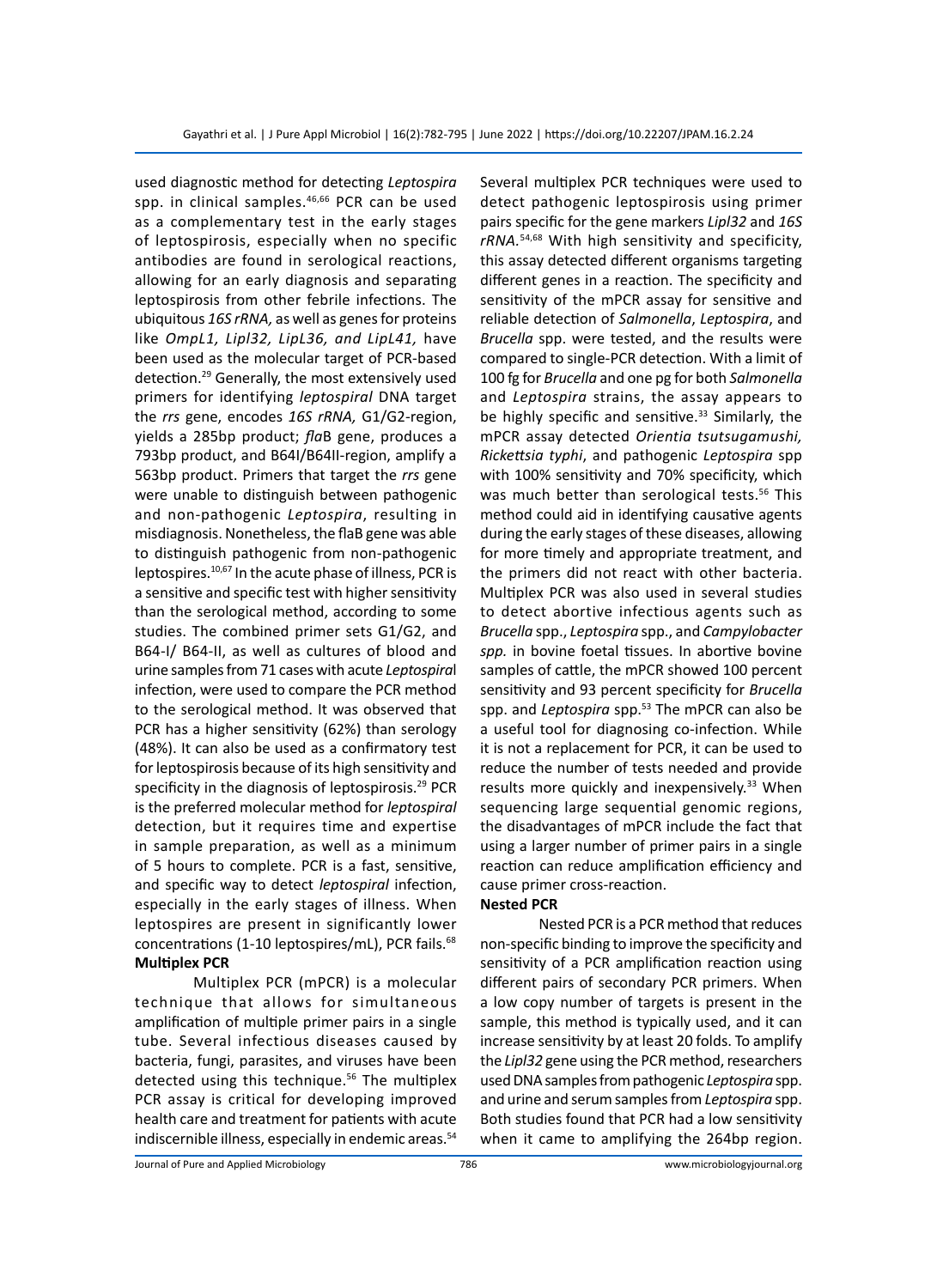Another pair of primers was designed to amplify the targeting gene to increase amplification sensitivity, resulting in nested PCR amplifying 183bp region from 264bp sequence with high sensitivity.<sup>57,70</sup> In 2008, the direct nested PCR method amplified a larger region of the sequence obtained from first-round amplification with 100 percent specificity than nested PCR followed by conventional PCR.<sup>58</sup> Apart from the *Lipl32* gene, a study recently reported that targeting the *secY* gene from a bovine uterine fragment using nested-PCR as an alternative to conventional PCR for non-amplifiable products yielded significant results.71 In addition, when compared to other serological methods, the nested PCR may provide 100 percent specificity. It has been shown to be a quick way to detect leptospirosis during the acute phase of infection.<sup>72</sup> Despite the fact that nested PCR improves specificity and sensitivity, it has a high risk of contamination, which can result in false positives and negatives.<sup>57</sup>

#### **Real-time PCR**

The real-time polymerase chain reaction (RT-PCR) is a technique for quickly diagnosing infectious diseases in clinical laboratories. Realtime PCR is a rapid and sensitive alternative to traditional PCR methods such as SYBR green technology, TaqMan probes, and, more recently, Light Upon eXtension (LUX) technology for detecting pathogenic *Leptospira* spp. In SYBR Green and LUX-based rtPCRs, precise primer annealing is required to generate ampliconspecific fluorescence signals. In probe-based techniques, specific probe annealing is also used to increase specificity. To determine the exact melting temperature (Tm) of dye and LUXbased rtPCR,<sup>55</sup> a further melting curve analysis is required, and the melting curve can distinguish pathogenic leptospires. The melting curve analysis without the probe is less specific than the probe method, but it can be used instead of expensive probes when amplification has been optimised.<sup>73</sup>

| No. | <b>Target</b>        | Marker<br>genes | Size<br>(kDa) | Significance                                                                                                                                             | Ref.                    |
|-----|----------------------|-----------------|---------------|----------------------------------------------------------------------------------------------------------------------------------------------------------|-------------------------|
| 1.  | Lipoprotein<br>(Lip) | Lipl32          | 32            | Unique outer membrane protein presents only in<br>pathogenic species.                                                                                    | [29, 30]                |
| 2.  |                      | LipL41          | 41            | A major hydrophobic and detergent-extractable<br>membrane protein.                                                                                       | [31],[32],<br>$[33]$    |
| 3.  |                      | LipL36          | 36            | Present in the inner surface of the outer membrane.<br>It plays an essential role in pathogenicity.                                                      | $[34]$                  |
| 4.  |                      | LipL21          | 17            | An outer membrane protein expressed on both<br>pathogenic and non-pathogenic Leptospira.                                                                 | $[35]$                  |
| 5.  | rrs                  | 16SrRNA         | 550           | Necessary for the initiation of protein synthesis.<br>Useful in identifying the bacteria at the species level.                                           | $[36]$ , $[37]$         |
| 6.  |                      | 23SrRNA         | 990           | Encoding the insertional hot spots in the<br>L. interrogans genome                                                                                       | $[38]$                  |
| 7.  | Lig                  | ligA            | 128           | Limited to <i>L.interrogans</i> and <i>L. kirschneri</i> strains                                                                                         | [3],[13]                |
| 8.  |                      | LigB            | 212           | Leptospiral immunoglobulin-like protein is widely<br>present among pathogens and may be useful for<br>their consistent identification and classification | [3],[13],[39]           |
| 9.  | omp                  | ompL1           | 31            | Transmembrane is widely expressed in pathogenic<br>leptospires.<br>Ability to mediate attachment for various extracellular                               | $[29]$ , $[40]$         |
|     |                      |                 |               | matrix (ECM) and serum components.                                                                                                                       |                         |
| 10. | fla                  | flaB            | 31.3          | Flagellin B protein for locomotion of the bacteria.                                                                                                      | [32],[41],<br>[42],[43] |
| 11. | sec                  | secY            | 13.64         | A protein translocase subunit.<br>It has great phylogenetic potential.                                                                                   | $[13],[42]$ ,<br>$[44]$ |
| 12. | qyr                  | qyrB            | 71.32         | DNA gyrase B.<br>Higher nucleotide divergence in Leptospira species                                                                                      | $[13]$                  |

**Table 1.** The marker genes targeting *Leptospira* with their significance

Journal of Pure and Applied Microbiology 787 www.microbiologyjournal.org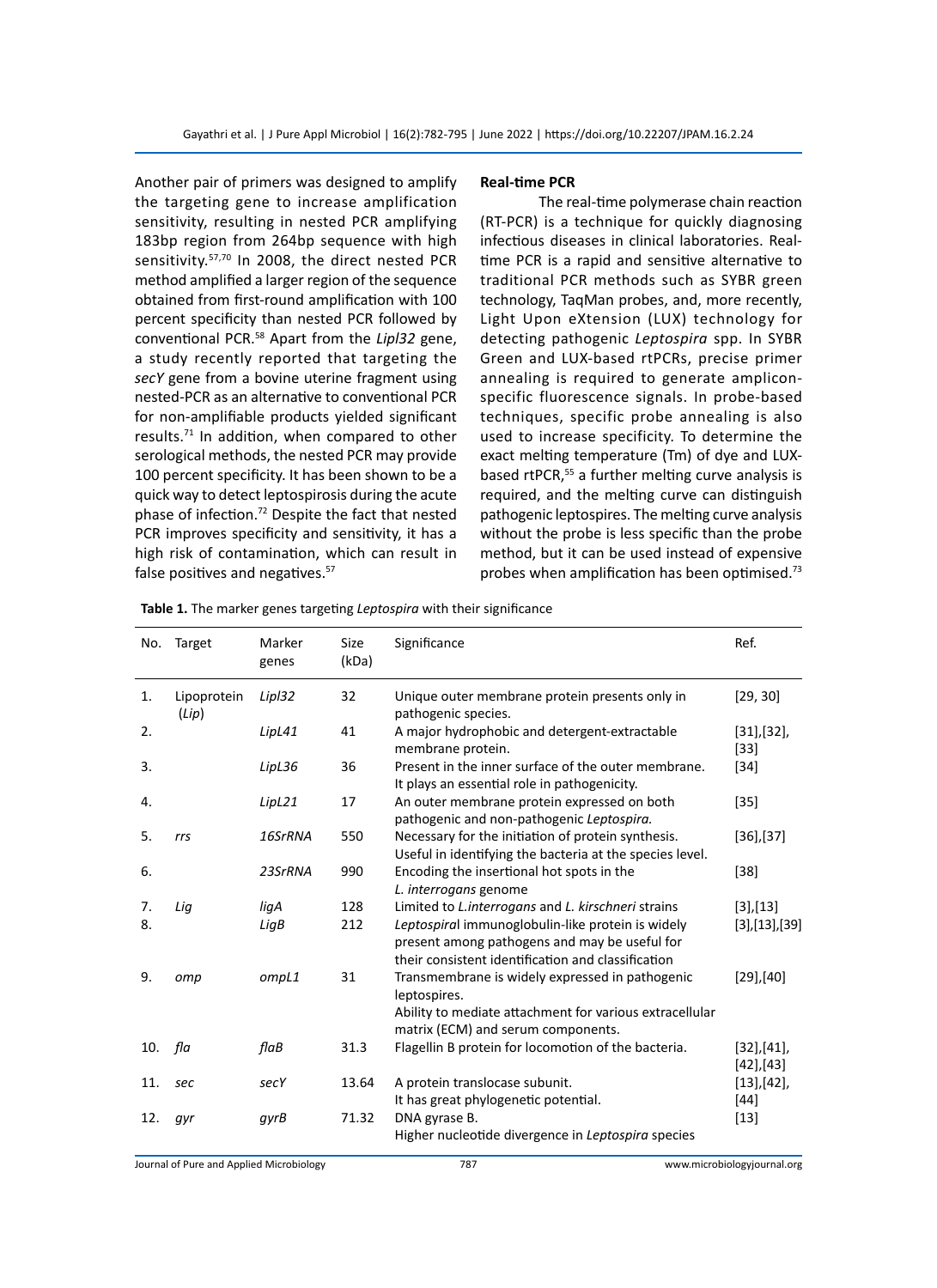| Method           | Gene target                                       | Sample                 | samples<br>No. of    | Size                                    | Sensitivity             | Specificity | Ref.                            |
|------------------|---------------------------------------------------|------------------------|----------------------|-----------------------------------------|-------------------------|-------------|---------------------------------|
| PCR              | 23S rDNA                                          | Urine (Dog)            | 132                  | 260 and                                 | 100%                    | 88.3%       | Harkin et al.,                  |
|                  |                                                   |                        |                      | 220 bp                                  |                         |             | 2003                            |
|                  | ≨                                                 | <b>Blood and urine</b> | 33                   | 285 bp                                  | $G1/G2 - 57.6%$         | ≸           | Fonseca et al.,                 |
|                  |                                                   | Human)                 |                      |                                         | P1/LP2-33.3%            |             | 2005                            |
|                  |                                                   | Serum (Human)          | 124                  | $\frac{4}{2}$                           | 62%                     | 100%        | Fonseca et al., 2006            |
|                  | 16S rRNA<br>16S rRNA                              | Serum (Human)          | 100                  | $\mathop{\mathsf{S}}\limits_\mathsf{Z}$ | 11%                     | 95%         | Smita shekatkar et al.,<br>2010 |
|                  | LipL32                                            | Serum (Human           | 133                  | qd 784                                  | 98.68%                  | 98.25%      | Gokmen et al., 2016             |
|                  | Omp <sub>L1</sub>                                 | and cattle)            |                      | 406 bp                                  | 87.01%                  | 100%        |                                 |
|                  |                                                   |                        |                      | 289 bp                                  | 100%                    | 100%        |                                 |
|                  | 16S rRNA<br>LipL32<br>LipL32                      | Blood (Human)          | 207                  | $\frac{4}{2}$                           | 52%                     | 79%         | Mulla summaiya et al., 2016     |
|                  |                                                   | Blood (Human)          |                      | $\frac{4}{2}$                           |                         | $\lessgtr$  | Fernandes et al., 2019          |
|                  | LipL32                                            | Urine (Cattle)         | 347<br>170           | 497bp                                   | <b>MA</b><br>MA<br>100% | $\lessgtr$  | Satbige et al., 2019            |
|                  |                                                   | Bovine fetal           | යි                   | 223bp                                   |                         | 93%         | Richtzehain et al., 2002        |
| Multiplex<br>PCR |                                                   | Sample                 |                      |                                         |                         |             |                                 |
|                  | 31kDa for<br><i>Brucella spp.</i><br>16S rRNA for | (Hamster)              | 331bp                |                                         |                         |             |                                 |
|                  | Leptospira spp.                                   |                        |                      |                                         |                         |             |                                 |
|                  | LipL32                                            | DNA (Water)            | 32                   | 423bp                                   | $\frac{4}{2}$           | ≸           | Moreno et al., 2010             |
|                  | SecY                                              |                        |                      | 285bp                                   |                         |             |                                 |
|                  | $\mathit{flag}$                                   |                        |                      | 793bp                                   |                         |             |                                 |
|                  | LipL32                                            | Water sample           | 100                  | 474bp                                   | $\frac{4}{2}$           | ≸           | Vital-Brazil et. al., 2010      |
|                  | 16SrRNA                                           |                        |                      | 430bp                                   |                         |             |                                 |
|                  |                                                   | Culture                | $\overline{a}$       | 330bp                                   | 21.8pg                  | $\lessgtr$  | Ahmed et al., 2012              |
|                  | 16SrRNA<br>LipL32                                 | DNA(Human)             | Leptospira           | 660bp                                   |                         |             |                                 |
|                  |                                                   |                        | 23 other<br>spp. and |                                         |                         |             |                                 |
|                  | <b>56kDA for</b>                                  | Blood                  | 83                   | 166bp                                   | 100%                    | 70%         | Sea-liang et al., 2019          |
|                  | Orienta.                                          | (Human)                |                      |                                         |                         |             |                                 |
|                  | tsutsugamushi                                     |                        |                      |                                         |                         |             |                                 |
|                  | 17kDa for                                         |                        |                      | 434bp                                   |                         |             |                                 |
|                  | Rickettsia typhi                                  |                        |                      |                                         |                         |             |                                 |
|                  | LipL32                                            |                        |                      | 243bp                                   |                         |             |                                 |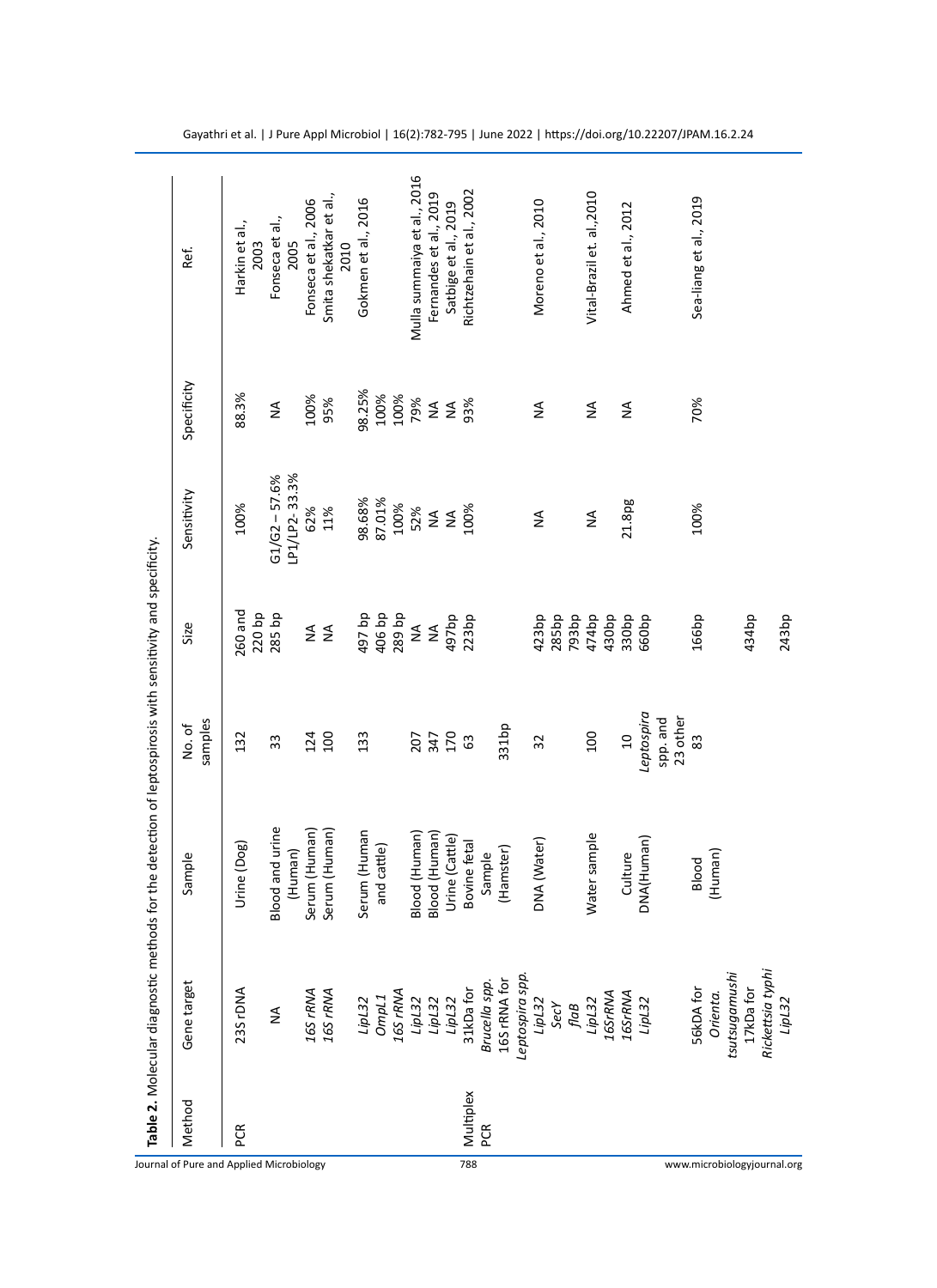|                                          | Table 2. Cont                  |                    |                                   |                                                               |                                                     |                                            |               |                                |
|------------------------------------------|--------------------------------|--------------------|-----------------------------------|---------------------------------------------------------------|-----------------------------------------------------|--------------------------------------------|---------------|--------------------------------|
|                                          | Method                         | Gene target        | Sample                            | samples<br>No. of                                             | Size                                                | Sensitivity                                | Specificity   | Ref.                           |
| Journal of Pure and Applied Microbiology | Nested PCR                     | LipL32             | Culture DNA                       | 7 saprophytic<br>serovars and<br>pathogenic<br>serovars<br>35 | 183 <sub>bp</sub><br>$\equiv \frac{5}{64}$ $\equiv$ | $\frac{4}{2}$                              | $\frac{4}{2}$ | Nassi et al., 2003             |
|                                          |                                | LipL32             | Urine                             | 59                                                            | in 264bp<br>183bp                                   | $\stackrel{\triangle}{\geq}$               | $\lessgtr$    | Jouglard et al., 2006          |
|                                          |                                | LipL32             | Serum (Human)<br>Urine (Cattle)   | $\overline{\mathrm{30}}$                                      | qd <sub>26</sub> b ni<br>859bp                      | 200pg                                      | 100%          | Bomfin et al., 2007            |
|                                          |                                | $\mathit{flag}$    | Blood (Human)                     | $\overline{7}$                                                | $\leq$                                              | $\stackrel{\triangle}{\geq}$               | $\lessgtr$    | Aziz et al., 2019              |
|                                          | SYBR Green<br>Real time<br>PCR | secY               | Blood Serum<br>(Human)            | 133                                                           | 245bp                                               | 93%                                        | 100%          | Ahmed et al., 2009             |
| 789                                      |                                | LipL32<br>16S rRNA | (Human)<br>Blood<br>Serum         | 266                                                           | $\mathop{\leq}\limits_{\mathrel{{\sf d}}}$          | 43%<br>56%                                 | 93%<br>90%    | Thaipadunpanit<br>et al., 2011 |
|                                          | Taqman                         | LipL32             | Blood                             | 36                                                            | $\stackrel{\triangle}{\geq}$                        |                                            |               | Villumsen et                   |
|                                          | probe                          |                    | Urine                             |                                                               |                                                     | 86%<br>NA<br>100%                          | 100%<br>100%  | al., 2012                      |
|                                          |                                | 16S rRNA           | Blood                             |                                                               | $\mathop{\mathsf{S}}\limits_\mathsf{Z}$             |                                            | 97%<br>91.5%  |                                |
|                                          | SYBR Green                     |                    | (Human)<br>Urine                  |                                                               |                                                     | $\mathop{\leq}\limits_{\mathrel{{\sf d}}}$ |               |                                |
|                                          |                                | secY               | Human)Blood                       | 111                                                           | 203bp                                               | 67.7%                                      | 90%           | Denipitiya et<br>al., 2016     |
| www.microbiologyjournal.org              | Probe based                    | LipL32             | serum, urine<br>(Human)<br>Blood, | 119                                                           | $\stackrel{\triangle}{\geq}$                        | 93%                                        | 98.3%         | Ahmed et al.,<br>2020          |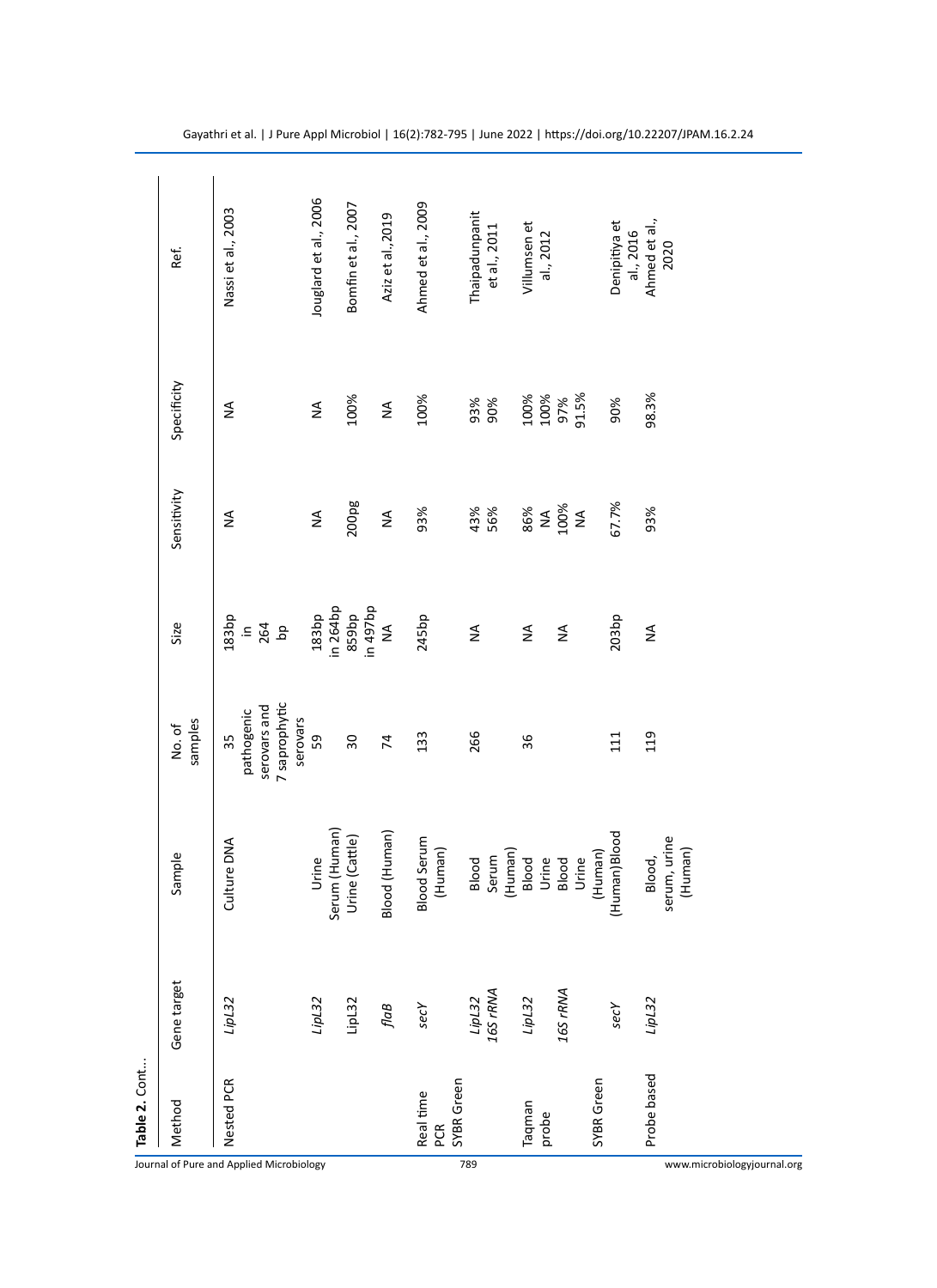| Table 2. Cont                 |                     |                             |                  |                                |                                     |             |                              |
|-------------------------------|---------------------|-----------------------------|------------------|--------------------------------|-------------------------------------|-------------|------------------------------|
| Method                        | Gene target         | Sample                      | samples<br>No.of | Size                           | Sensitivity                         | Specificity | Ref.                         |
| mediated<br>isothermal<br>doo | rrs                 | (Human)<br>Blood            | 133              | ≨                              | 43.6%                               | 83.5%       | Sonthayanon et<br>al., 2011  |
| amplification<br>Blood        | Lip <sub>L41</sub>  | (Human)<br>≸                | 37.6%            | 90.2%                          |                                     |             |                              |
|                               | rrs                 | Urine (Rat)                 | $\frac{8}{18}$   | $\frac{4}{2}$                  | equivalent<br>2 genome              | 66.7%       | Koizumi et al., 2012         |
|                               | 16S <sub>rRNA</sub> | DNA (Human)                 | 24               | 438bp                          | per reaction<br>10-100<br>times     | 100%        | Suwancharoen<br>et al., 2012 |
|                               | LipL32              | urine (Cat)<br>Serum and    | ≸                | ≨                              | higher than<br>PCR method<br>91.69% | 100%        | Hsu et al., 2017             |
|                               | LipL32              | <b>Bacterial</b><br>strains | 172              | genome per<br>equivalent<br>80 | 200 fg/µL                           | 100%        | Najian et al.,<br>2019       |
| Legends: NA-Not applicable    |                     |                             |                  |                                |                                     |             |                              |
|                               |                     |                             |                  |                                |                                     |             |                              |

Journal of Pure and Applied Microbiology 790 www.microbiologyjournal.org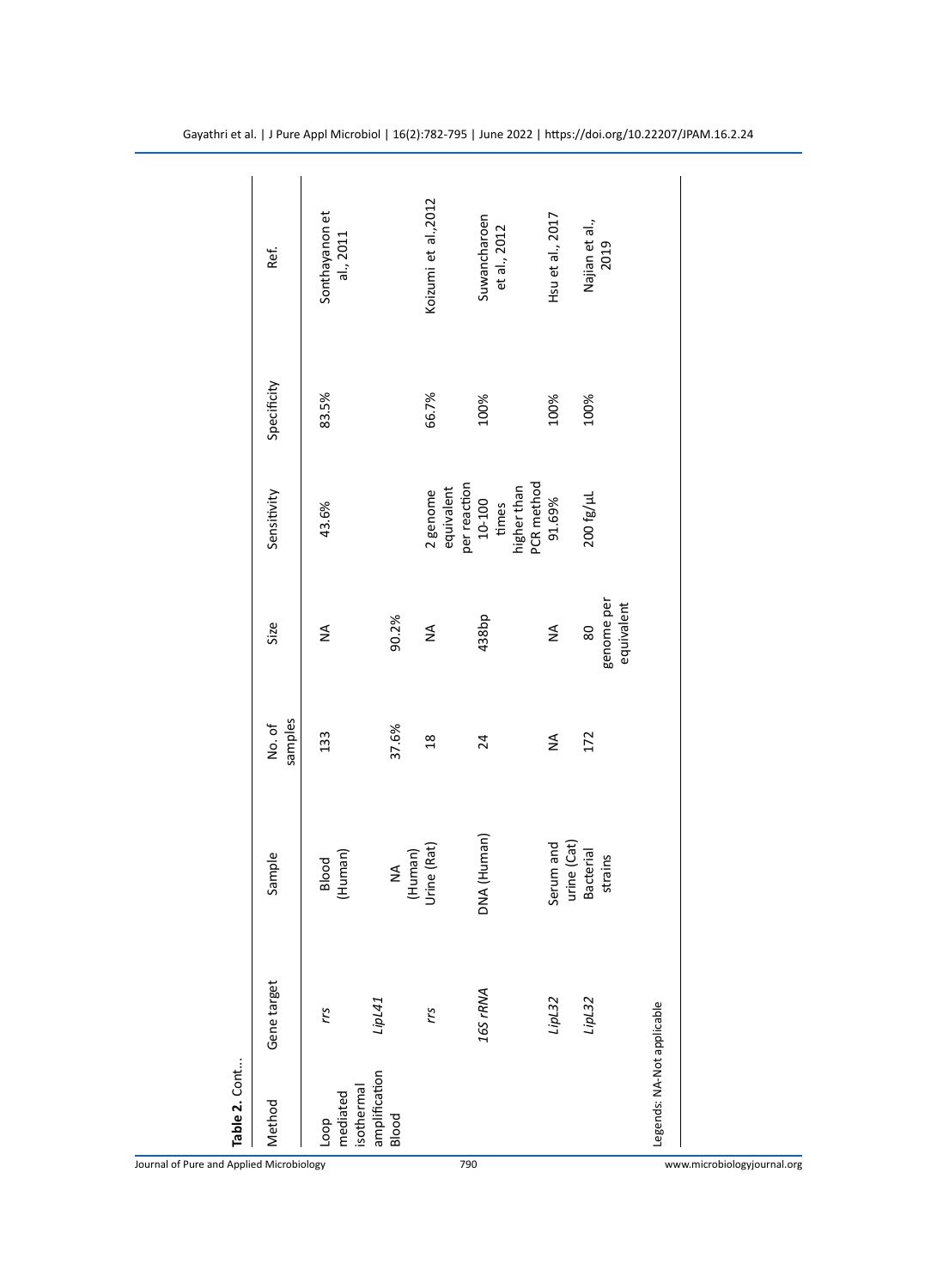When comparing the sensitivity of two molecular methods, rrs real-time PCR and combination of *16S rRNA/ Lipl32* real-time PCR, it was discovered that the combination of *16S rRNA* and *Lipl32* has a higher sensitivity than rrs RT-PCR.<sup>74</sup> Furthermore, RT-PCR can improve the detection limit of blood and urine samples.75 Moreover, a few other studies found that RT-PCR is more accurate than serological and microbiological methods for a variety of target genes.36 Despite the fact that RT-PCR is a more advanced method than conventional PCR, both can detect disease before antibodies are produced, which can be used as an early diagnostic method.<sup>3</sup> In comparison to traditional PCR, quantitative realtime PCR has the advantage of quickly, accurately, and sensitively diagnosing leptospirosis. This method reduces the risk of a false-positive result while also reducing contamination.<sup>76</sup> To interpret the results, advanced equipment with a monitor connection is required, as is training to perform the assay.

# **Loop-mediated isothermal amplification (LAMP)**

Loop-mediated isothermal amplification $77$ is a nucleic acid-based amplification method that can amplify even a single copy of target DNA in samples in less than one hour under isothermal conditions. This method uses six specially developed primers, four of which are used in the LAMP's primary stage and two of which are used in the LAMP's later stages. LAMP is a low-cost, simple method that can be observed with either gel electrophoresis or naked eyes.<sup>55</sup> The first application of the LAMP technique for rapid detection of leptospirosis was in 2008, when the *LipL41* gene was targeted with a detection limit of 100 copies and a higher specificity.<sup>78</sup> However, in 2011, LAMP, which used purified DNA for amplification, determined a lower detection limit of 20 copies by targeting the *16S rRNA gene*. 68 To make the sampling process easier, a Lepto-rrs method was developed to amplify target DNA without purification of DNA from cattle urine. This method has a higher detection limit (2 genome equivalent) than previous studies that showed heat-denatured DNA can increase sensitivity.<sup>32</sup> LAMP targeting the *Lipl32* gene in combination with the *LipL41* gene was found to have a detection limit of 10 copies per reaction, indicating that *Lipl32* LAMP has higher diagnostic and analytical sensitivity.<sup>30</sup> A systematic review and meta-analysis study published in 2021 compared LAMP and PCR and concluded that LAMP has higher accuracy and sensitivity.<sup>79</sup> Real-time LAMP, multiplex LAMP, and *LigB*-LAMP were among the LAMP-based methods used to diagnose *Leptospira* spp. Targeting *Lipl32* led to the development of the real-time LAMP (RealAmp) method for high sensitivity and rapid detection of leptospirosis, and the *LipL41* gene can distinguish pathogenic and nonpathogenic *Leptospira* spp. from environmental water samples. Within 70 minutes of reaction amplification, real-time amp has been shown to have higher sensitivity than real-time PCR.<sup>35</sup> Multiplex PCR with lateral flow dipstick, on the other hand, has developed with 100 percent specificity.80 Another LAMP-based method, *LigB*-LAMP, was created to target the *LigB* gene using Hydroxyl naphthol blue (HNB) and SYBR green dye, which has higher specificity than the traditional LAMP method.<sup>39</sup> All of these LAMP techniques, on the other hand, can amplify the DNA target for *Leptospira* spp. diagnosis with greater efficiency, sensitivity, specificity, and rapidity at a lower cost. This method does not necessitate complex equipment; the reaction can be carried out in a water bath at the proper temperature. The method is widely applicable for detecting leptospirosis due to its simplicity.

# **Advanced molecular method for the detection of leptospirosis**

Due to their improved sensitivity and specificity, biosensor-based technology has become an excellent platform in leptospirosis diagnostics in recent years, overcoming the drawbacks of PCR-based molecular techniques. Nanoparticle-based biosensors, aptamer-based biosensors, DNA biosensors, and other biosensors are all used to detect *Leptospira*. One of the DNA-based biosensors designed for the detection of leptospirosis is the electrochemical DNA biosensor. It can target organisms and detects the presence of *L. interrogans* in samples with extreme sensitivity, specificity, and speed. AuNPs (Silver Nanoparticles) – modified multiwalled carbon nanotubes immobilised with an amino-labeled ssDNA with polyamidoamine – and graphene quantum dots with cysteine as a linker make up the biosensor, 81,2. In addition, multiple cross-

Journal of Pure and Applied Microbiology 791 www.microbiologyjournal.org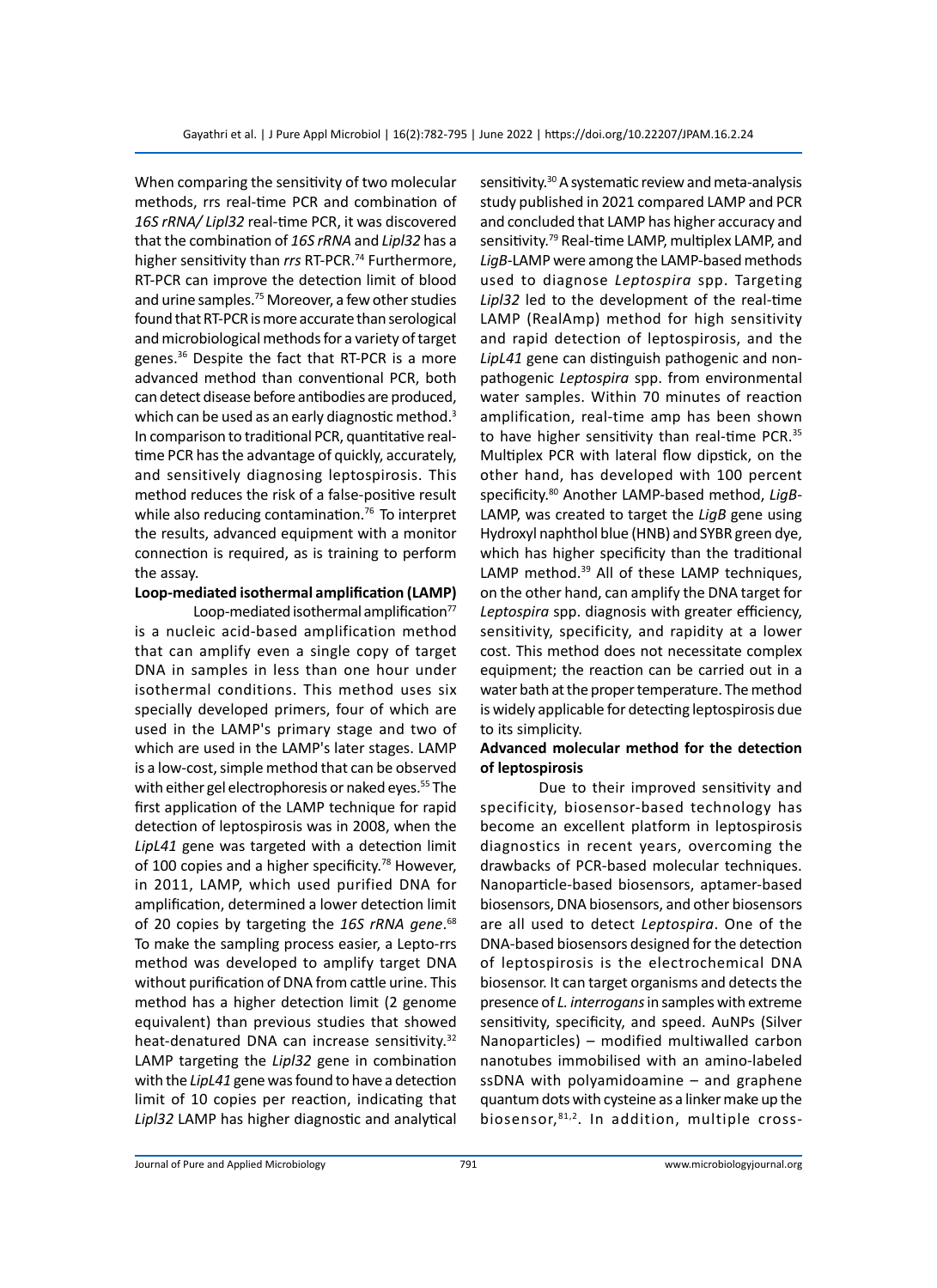displacement amplification (MCDA) is a method for amplifying nucleic acids in an isothermal environment to detect more bacteria, and a label-based lateral flow dipstick biosensor (LFB) assay was developed to detect *Leptospira* based on antibody binding.<sup>82</sup> MCDA and LFB were combined in a study to detect *Leptospira* spp. from a pure culture by targeting the *LipL41* gene. All pathogenic L.interrogans were found to be positive, while all non-pathogens were found to be negative.<sup>83</sup> Similarly, a study using a lateral flow dipstick biosensor assay combined with multiplex LAMP found that thirteen pathogenic *Leptospira* species, two intermediate *Leptospira* species, one non-pathogenic *Leptospira* species, and twentyeight other bacterial species had 100% specificity.<sup>65</sup> **Future aspects of molecular diagnostic methods**

Innovative diagnostic techniques could help detect leptospirosis even more in the future. Isothermal amplification and real-time LAMP are two new detection methods that have high sensitivity and specificity while also being quick. Furthermore, next-generation sequencing (NGS) has been used to diagnose leptospirosis, which may lead to a better understanding of the molecular pathogenesis and virulence evolution of Leptospira spp.<sup>85</sup> Furthermore, once multiplex real-time PCR, microarrays, and next-generation sequencing (NGS) have been shown to be a costeffective diagnostic tool for leptospirosis diagnosis, they may become commercially available and more widely used.86

# **CONCLUSION**

Although MAT and ELISA are commonly used serological diagnostic methods for detecting *Leptospira* spp., they have several drawbacks, including the need for expert handling and a long detection time. Despite this, several molecular diagnostic methods for rapid detection have been developed, which overcome the limitations of serological methods. Depending on the molecular marker genes and clinical samples used for detection, these various molecular methods can detect the presence of *Leptospira*l at an earlier stage with high sensitivity and specificity in a short time. The sensitivity and specificity of several molecular techniques for diagnosing leptospirosis that have been reported so far, as well as their pros and cons, are reviewed, analysed, and compared in this study. Further studies are required for the investigation of the clinical and epidemiological implications of leptospirosis molecular detection.

# **ACKNOWLEDGEMENTS**

The authors express their gratitude to SRM Institute of Science and Technology, Chennai, Tamil Nadu, India, for their support in completing the study.

## **CONFLICT OF INTEREST**

The authors declare that there is no conflict of interest.

## **AUTHORS' CONTRIBUTION**

All authors have made a substantial, direct and intellectual contribution to the work, and approved it for publication.

## **FUNDING**

None.

# **ETHICS STATEMENT**

This article does not contain any studies with human participants or animals performed by any of the authors.

#### **AVAILABILITY OF DATA**

All datasets generated or analyzed during this study are included in the manuscript.

#### **REFERENCES**

- 1. Ahmad SN, Shah S, Ahmad FH. Laboratory diagnosis of leptospirosis. *J Postgrad Res.* 2005;51(3):195-200. PMID: 16333192
- 2. Verma V, Goyal M, Kala D, et al. Recent advances in the diagnosis of leptospirosis. *Front Biosci.* 2020;25:1655- 1681. doi: 10.2741/4872
- 3. Palaniappan RUM, Chang YF, Chang CF, et al. Evaluation of lig-based conventional and real time PCR for the detection of pathogenic leptospires. *Mol Cell Probes.*  2005;19(2):111-117. doi: 10.1016/j.mcp.2004.10.002
- 4. Ahmed A, Grobusch MP, Klatser PR, Hartskeerl RA. Molecular approaches in the detection and characterization of *Leptospira*. *J Bacteriol Parasitol.* 2012;3(2):1000133. doi: 10.4172/2155-9597.1000133
- 5. Musso D, La Scola B. Laboratory diagnosis of leptospirosis: a challenge. *J Microbiol Immunol Infect.* 2013;46(4):245-252. doi: 10.1016/j.jmii.2013.03.001
- 6. Di Azevedo MI, Lilenbaum W. An overview on the molecular diagnosis of animal leptospirosis. *Lett Appl Microbiol.* 2021;72(5):496-508. doi: 10.1111/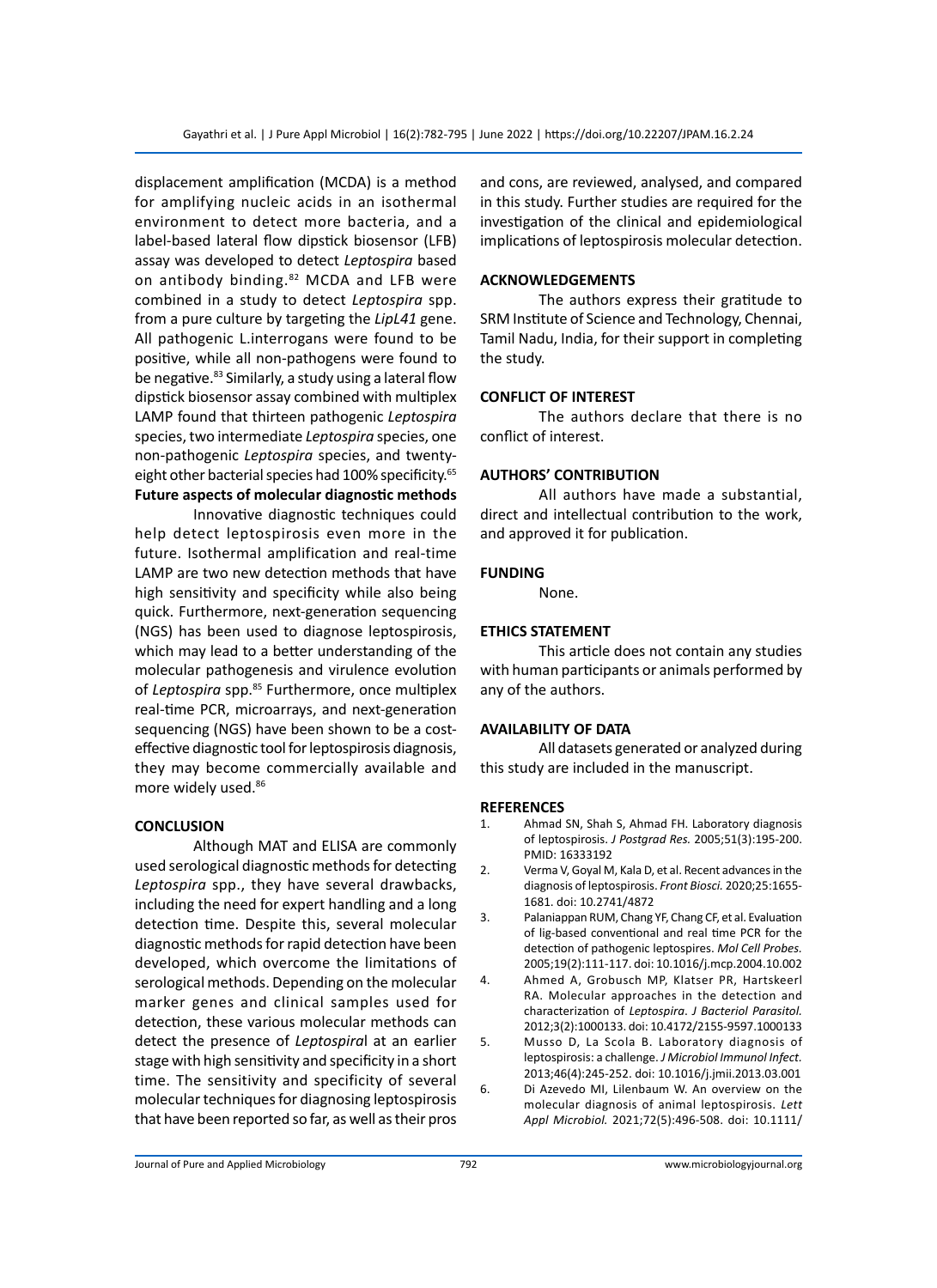lam.13442

- 7. Haake DA, Levett PN. Leptospirosis in humans. *Leptospira* and leptospirosis. 2015;387:65-97. doi: 10.1007/978-3-662-45059-8\_5
- 8. Al-orry W, Arahou M, Hassikou R, et al. Leptospirosis: transmission, diagnosis and prevention. *Int J Innov Stud.* 2016 ;15:457.
- 9. Tilahun Z, Reta D, Simenew K. Global epidemiological overview of leptospirosis. *Int J Microbiol Res.* 2013;4:9- 5. doi: 10.5829/idosi.ijmr.2013.4.1.7134
- 10. Schreier S, Doungchawee G, Chadsuthi S, Triampo D, Triampo W. Leptospirosis: current situation and trends of specific laboratory tests. *Expert Rev Clin Immunol.*  2013;9(3):263-280. doi: 10.1586/eci.12.110
- 11. Adler B, de la Pena Moctezuma A. *Leptospira* and leptospirosis. *Vet Microbiol.* 2010;140(3-4):287-296. doi: 10.1016/j.vetmic.2009.03.012
- 12. Bharathi MV, Kandavel E, Nedunchelliyan S, Muralimanohar B, Kumanan K. Prevalence of Toxoplasma antibodies by using modified direct agglutination test in dogs in Chennai. *J Vet Parasitol.*  2011;25:162-164.
- 13. Toyokawa T, Ohnishi M, Koizumi N. Diagnosis of acute leptospirosis. *Expert Rev Anti-Infect Ther.* 2011;9(1):111-121. doi: 10.1586/eri.10.151
- 14. Budihal SV, Perwez K. Leptospirosis diagnosis: competancy of various laboratory tests. *J Clin Diagnostic Res.* 2014;8(1):199-202. doi: 10.7860/ JCDR/2014/6593.3950
- 15. Costa F, Hagan JE, Calcagno J, et al. Global morbidity and mortality of leptospirosis: a systematic review. *PLoS Negl Trop Dis.* 2015;9(9):0003898. doi: 10.1371/ journal.pntd.0003898
- 16. Terpstra WJ. Human leptospirosis: guidance for diagnosis, surveillance and control. World Health Organization. 2003.
- 17. Sharma KK, Kalawat U. Early diagnosis of leptospirosis by conventional methods: one-year prospective study. *Indian J Pathol Microbiol.* 2008;51(2):209-211. doi: 10.4103/0377-4929.41687
- 18. Jaiswal NK, Chandrasekaran S, Padmavathy BK. Dark field microscopy an important conventional technique for the early diagnosis of leptospirosis. *Int J Curr Microbiol App Sci.* 2015;4:718-722. https://www. ijcmas.com/vol-4-6/N.%20K.%20Jaiswal,%20et%20 al.pdf
- 19. Bal AE, Gravekamp C, Hartskeerl RA, De Meza-Brewster J, Korver H, Terpstra WJ. Detection of leptospires in urine by PCR for early diagnosis of leptospirosis. *J Clin Microbiol.* 1994;32(8):1894-1898. doi: 10.1128/ jcm.32.8.1894-1898.1994
- 20. Zuerner RL. Laboratory maintenance of pathogenic *Leptospira*. *Curr Protoc Microbiol.* 2006;1:12. doi: 10.1002/9780471729259.mc12e01s00
- 21. Bajani MD, Ashford DA, Bragg SL, et al. Evaluation of four commercially available rapid serologic tests for diagnosis of leptospirosis. *J Clin Microbiol.* 2003;41(2):803-809. doi: 10.1128/JCM.41.2.803- 809.2003
- 22. Shekatkar SB, Harish BN, Menezes GA, Parija SC. Clinical and serological evaluation of Leptospirosis in Puducherry, India. *J Infect Dev Ctries.* 2010;4(3):139-

43. doi: 10.3855/jidc.384

- 23. Safiulah SA, Saleh AA, Munwar S. Laboratory methods for diagnosing leptospirosis: a review. Bangladesh. *J Med Microbial.* 2009;3(1):39-43. doi: 10.3329/bjmm. v3i1.2970
- 24. Kanagavel M, Shanmughapriya S, Aishwarya KV, et al. Peptide specific monoclonal antibodies of *Leptospira*l LigA for acute diagnosis of leptospirosis. *Sci Rep.* 2017;7(1):3250. doi: 10.1038/s41598-017-03658-0
- 25. Cumberland P, Everard CO, Levett PN. Assessment of the efficacy of an IgM-elisa and microscopic agglutination test (MAT) in the diagnosis of acute leptospirosis. *Am J Trop Med Hyg.* 1999;61(5):731-734. doi: 10.4269/ajtmh.1999.61.731
- 26. Rosa MI, Reis MF, Simon C, et al. IgM ELISA for leptospirosis diagnosis: a systematic review and metaanalysis. *Cien Saude Colet.* 2017;22(12):4001-12. doi: 10.1590/1413-812320172212.14112016
- 27. Picardeau M, Bertherat E, Jancloes M, Skouloudis AN, Durski K, Hartskeerl RA. Rapid tests for diagnosis of leptospirosis: current tools and emerging technologies. *Diagn Microbiol Infect Dis.* 2014;78(1):1-8. doi: 10.1016/j.diagmicrobio.2013.09.012
- 28. Dreyfus A, Ruf MT, Mayer-Scholl A, et al. Exposure to *Leptospira* spp. and Associated Risk Factors in the Human, Cattle and Dog Populations in Bhutan. *Pathogens.* 2021;10(3):308. doi: 10.3390/ pathogens10030308
- 29. Gokmen TG, Soyal A, Kalayci Y, Onlen C, Koksal F. Comparison of 16S rRNA-PCR-RFLP, *Lipl32*-PCR and OmpL1-PCR methods in the diagnosis of leptospirosis. *Rev Inst Med Trop Sao Paulo.* 2016;58:64. doi: 10.1590/ S1678-9946201658064
- 30. Hsu YH, Chou SJ, Chang CC, et al. Development and validation of a new loop-mediated isothermal amplification for detection of pathogenic *Leptospira* species in clinical materials. *J. Microbiol. Methods.* 2017;141:55-59. doi: 10.1016/j.mimet.2017.07.010
- 31. Lin XA, Chen Y, Lu Y, Yan J, Yan J. Application of a loopmediated isothermal amplification method for the detection of pathogenic *Leptospira*. *Diagn Microbiol Infect Dis.* 2009;63(3):237-242. doi: 10.1016/j. diagmicrobio.2008.10.012
- 32. Koizumi N, Nakajima C, Harunari T, et al. A new loopmediated isothermal amplification method for rapid, simple, and sensitive detection of *Leptospira* spp. in urine. *J Clin Microbiol.* 2012;50(6):2072-2074. doi: 10.1128/JCM.00481-12
- 33. Truong QL, Yoon BI, Hahn TW. Development of a multiplex PCR to identify Salmonella, *Leptospira* and *Brucella* species in tissue samples. *Korean J Vet Res.*  2012;52:75-82. doi.org/10.14405/kjvr.2012.52.2.075
- 34. Ko AI, Goarant C, Picardeau M. *Leptospira*: the dawn of the molecular genetics era for an emerging zoonotic pathogen. *Nat Rev Microbiol.* 2009;7(10):736-747. doi: 10.1038/nrmicro2208
- 35. Monica NI, Rathinasabapathi P, Ramya M. Development of real‐time loop‐mediated isothermal amplification (RealAmp) method for sensitive and rapid detection of pathogenic and non-pathogenic *Leptospira*. *Lett Appl Microbiol.* 2019;68(2):196-203. doi: 10.1111/ lam.13108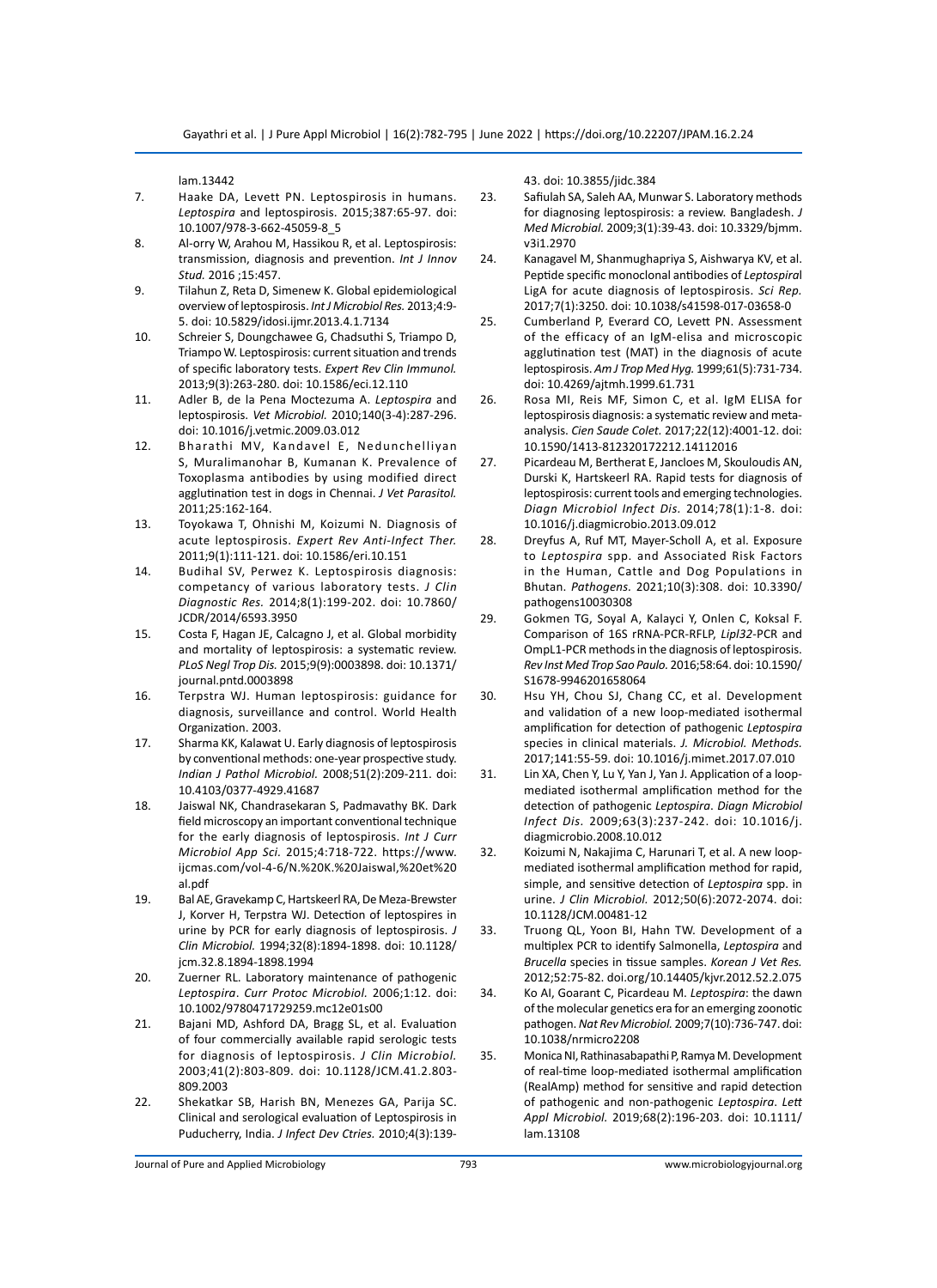- 36. Thaipadunpanit J, Chierakul W, Wuthiekanun V, et al. Diagnostic accuracy of real-time PCR assays targeting 16S rRNA and *Lipl32* genes for human leptospirosis in Thailand: a case-control study. *PLoS One.* 2011;6(1):e16236. doi: 10.1371/journal. pone.0016236
- 37. Jay ZJ, Inskeep WP. The distribution, diversity, and importance of 16S rRNA gene introns in the order Thermoproteales. *Biol Direct.* 2015;10(35):1-10. doi: 10.1186/s13062-015-0065-6
- 38. Cilia G, Bertelloni F, Mignone W, et al. Molecular detection of *Leptospira* spp. in wild boar (Sus scrofa) hunted in Liguria region (Italy). *Comp Immunol Microbiol Infect Dis.* 2020;68:101410. doi: 10.1016/j. cimid.2019.101410
- 39. Ali SA, Kaur G, Boby N, et al. Rapid and visual detection of *Leptospira* in urine by *LigB*-LAMP assay with preaddition of dye. *Mol Cell Probes.* 2017;36:29-35. doi: 10.1016/j.mcp.2017.08.001
- 40. Fernandes LG, Vieira ML, Kirchgatter K, et al. OmpL1 is an extracellular matrix-and plasminogeninteracting protein of *Leptospira* spp. *Infect Immun.* 2012;80(10):3679-3692. doi: 10.1128/IAI.00474-12
- 41. Kawabata H, Dancel LA, Villanueva SY, et al. flaB Polymerase Chain Reaction (flaB PCR) and Its Restriction Fragment Length Polymorphism (RFLP) Analysis Are an Efficient Tool for Detection and Identification of *Leptospira* Spp. *Microbiol Immunol.*  2001;45(6):491-496. doi: 10.1111/j.1348-0421.2001. tb02649.x
- 42. Moreno N, Agudelo-Florez P. Application of conventional and multiplex PCR assays for identification of isolates of Leptospira spp. in Colombia. *Rev Peru Med Exp Salud Publica.* 2010;27(4):548-556. doi: 10.1590/ S1726-46342010000400009
- 43. Stoddard RA. Detection of pathogenic Leptospira spp. through real-time PCR (qPCR) targeting the *Lipl32* gene. *InPCR Microb Pathog.* 2013;943:257-266. doi: 10.1007/978-1-60327-353-4\_17
- 44. Ahmed A, Engelberts MF, Boer KR, Ahmed N, Hartskeerl RA. Development and validation of a real-time PCR for detection of pathogenic *Leptospira* species in clinical materials. *PloS one.* 2009;4(9):e7093. doi: 10.1371/ journal.pone.0007093
- 45. Blanchard S, Cariou C, Bouvet J, et al. Quantitative real-time PCR assays for the detection of pathogenic *Leptospira* species in urine, and blood samples in canine vaccine clinical studies: a rapid alternative to classical culture methods. *J Clin Microbiol.* 2021;59(7):e:0300620. doi: 10.1128/JCM.03006-20
- 46. Waggoner JJ, Pinsky BA. Molecular diagnostics for human leptospirosis. *Curr Opin Infect Dis.* 2016;29(5):440-445. doi: 10.1097/QCO.0000000000000295
- 47. Agampodi SB, Matthias MA, Moreno AC, Vinetz JM. Utility of quantitative polymerase chain reaction in leptospirosis diagnosis: association of level of leptospiremia and clinical manifestations in Sri Lanka. *Clin Infect Dis.* 2019;54(9):1249-1255. doi: 10.1093/ cid/cis035
- 48. Harkin KR, Roshto YM, Sullivan JT. Clinical application of a polymerase chain reaction assay for diagnosis of leptospirosis in dogs. *J Am Vet*

*Med Assoc.* 2003;222(9):1224-1229. doi: 10.2460/ javma.2003.222.1224

- 49. de Abreu Fonseca C, Teixeira de Freitas VL, Calo Romero E, et al. Polymerase chain reaction in comparison with serological tests for early diagnosis of human leptospirosis. *Trop Med Int Health.* 2006;11(11):1699- 1707. doi: 10.1111/j.1365-3156.2006.01727.x
- 50. Shekatkar S, Harish BN, Parija SC. Diagnosis of leptospirosis by polymerase chain reaction. *Int J Pharma Bio Sci.* 2010;1(3):1-6. doi: 10.1.1.444.1367
- 51. Mullan S, Panwala TH. Polymerase chain reaction: an important tool for early diagnosis of leptospirosis cases. *J Clin Diagnostic Res.* 2016;10(12):DC08-DC11. doi: 10.7860/JCDR/2016/22462.9010
- 52. Satbige AS, Patil NA, Awati B, Sandeep H. Detection of leptospirosis in the urine of cattle in North Karnataka, South India. *J Entomol Zool Stud.* 2020;8(1):727-729. https://www.entomoljournal.com/archives/2020/ vol8issue1/PartL/8-1-138-324
- 53. Richtzenhain LJ, Cortez A, Heinemann MB, et al. A multiplex PCR for the detection of Brucella spp. and *Leptospira* spp. DNA from aborted bovine fetuses. *Vet Microbiol.* 2002;87(2):139-147. doi: 10.1016/S0378- 1135(02)00049-4
- 54. Vital-Brazil JM, Balassiano IT, Oliveira FS, et al. Multiplex PCR-based detection of *Leptospira* in environmental water samples obtained from a slum settlement. *Mem Inst Oswaldo Cruz.* 2010;105(3):353-355. doi: 10.1590/ S0074-02762010000300020
- 55. Ahmed SA, Sandai DA, Musa S, et al. Rapid diagnosis of leptospirosis by multiplex PCR. *Malays J Med Sci.*  2012;19(3):9-16. https://www.ncbi.nlm.nih.gov/pmc/ articles/PMC3629659/
- 56. Sea-Liang N, Sereemaspun A, Patarakul K, et al. Development of multiplex PCR for neglected infectious diseases. *PLOS Negl Trop Dis.* 2019;13(7):e0007440. doi: 10.1371/journal.pntd.0007440
- 57. Nassi F, Seixas FK, Jouglard SD, et al. Leptospirosis diagnosis using nested-PCR. *Braz J Microbiol.*  2003;34:90-92. doi: 10.1590/S1517- 83822003000500031
- 58. Bomfim MR, Barbosa-Stancioli EF, Koury MC. Detection of pathogenic leptospires in urine from naturally infected cattle by nested PCR. *Vet J.* 2008;178(2):251- 256. doi: 10.1016/j.tvjl.2007.07.029
- 59. Aziz MA, Aung MS, Paul SK, et al. First molecular identification of two *Leptospira* species (*Leptospira interrogans* and *Leptospira wolffii*) in Bangladesh. *New Microbes New Infect.* 2019;31:100570. doi: 10.1016/j. nmni.2019.100570
- 60. Villumsen S, Pedersen R, Borre MB, et al. Novel TaqMan® PCR for detection of *Leptospira* species in urine and blood: pit-falls of in silico validation. *J Microbiol Methods.* 2012;91(1):184-190. doi: 10.1016/j.mimet.2012.06.009
- 61. Denipitiya DT, Chandrasekharan NV, Abeyewickreme W, et al. Application of a real time Polymerase Chain Reaction (PCR) assay for the early diagnosis of human leptospirosis in Sri Lanka. *Biologicals.* 2016;44(6):497- 502. doi: 10.1016/j.biologicals.2016.09.004
- 62. Ahmed AA, Goris MG, Meijer MC. Development of *Lipl32* real-time PCR combined with an internal and